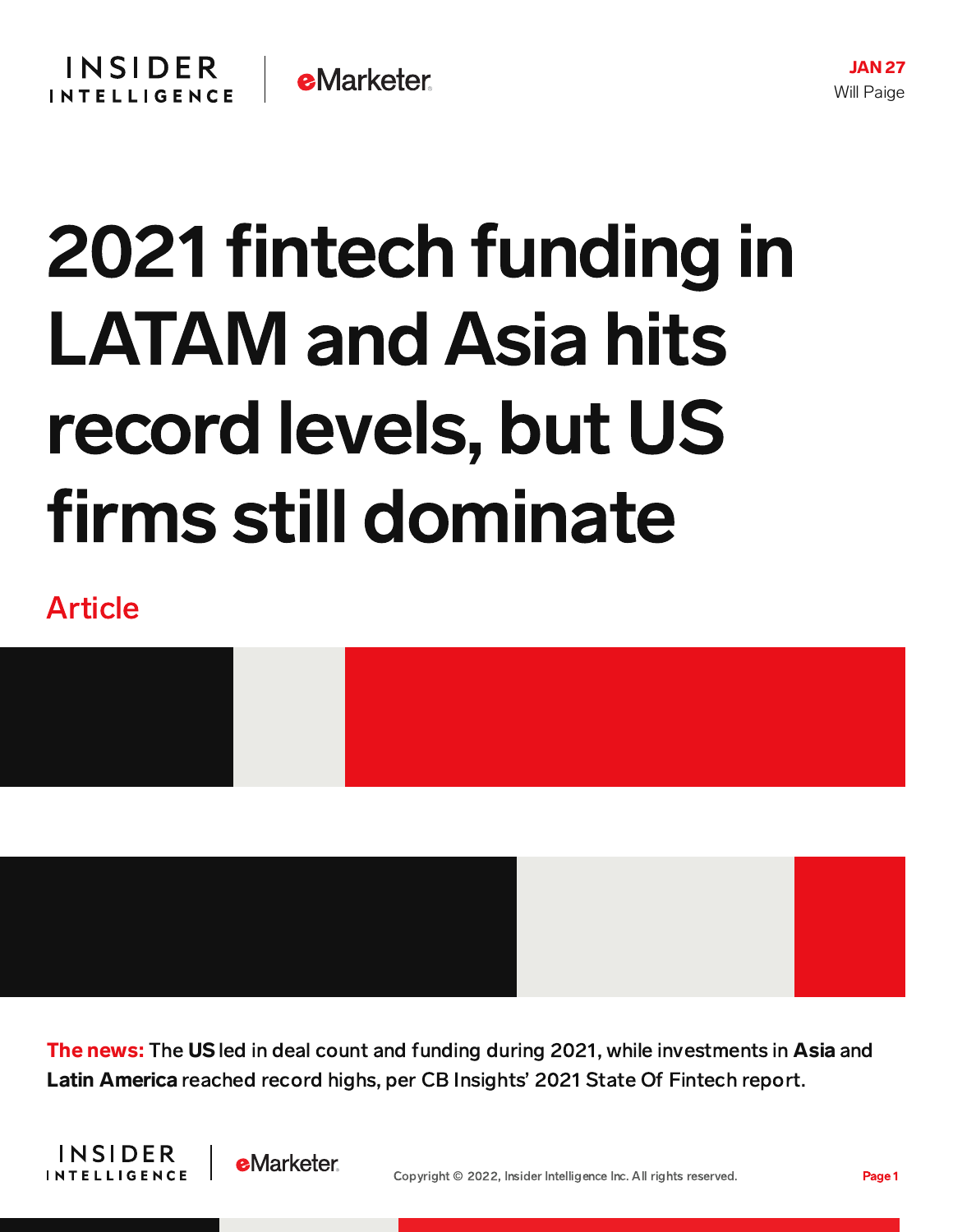Fintech funding by region: Funding surged across the US, Asia, Europe, and Latin America as investment grew within a booming sector, driven by broad interest from both financial services firms and technology companies.

- US: Fintech funding climbed 171% to \$62.9B for the year as investors shrugged off pandemic-related market uncertainty. The number of deals ticked up 42% to hit 1,827.
- Asia: Record fintech deal activity occurred during Q421, with 352 deals—its strongest quarter in almost four years.
- Europe: While the number of European deals rebounded in Q4, funding declined for a second consecutive quarter to \$5.6B. Overall, funding for fintechs on the continent soared in 2021, more than doubling to \$26.3B.
- Latin America: Fintech funding more than tripled in 2021 to hit \$12.9B, driven by megarounds, which made up almost 70% of the [funding](https://app.dealroom.co/transactions.rounds/f/growth_stages/not_mature/industries/anyof_fintech/regions/anyof_Latin%20America/rounds/not_GRANT_SPAC%20PRIVATE%20PLACEMENT/slug_locations/not_~antigua_and_barbuda~_~cayman_islands~/tags/not_outside%20tech/years/anyof_2021?showPercentage=true&showStats=YEAR&sort=-amount&statsType=rounds) in 2021, per Dealroom.

What**'**s coming in 2022? We [predict](https://content-na1.emarketer.com/insider-intelligence-fintech-trends-watch-2022) fintech funding will surpass 2021 levels and exceed the \$150 billion mark globally as investor confidence continues building after a cautious period during the pandemic.

- Latin America: Fintech funding here will hit a new peak in 2022, eclipsing the \$13 billion mark. Firms will look to take advantage of the enormous [pent-up](https://content-na1.emarketer.com/why-fintech-investment-latam-more-than-tripled-over-past-year) demand for fintech services in the region, where 56% of consumers still have traditional bank accounts, according to World Bank data. Growing efforts by fintech to [democratize](https://content-na1.emarketer.com/insider-intelligence-latin-america-trends-watch-2022) access to financial services will draw new customers and attract more funding.
- US: It will likely continue dominating the fintech landscape, driven by a raft of companies exploiting rampant demand for services and rapidly evolving technology. Crypto players, wealth managers, insurtechs, and regtechs all netted big rounds, highlighting the country's range of fintech expertise. As ever, the largest funding hauls go to companies with the biggest names, many of which are US-based. Just last week, New York-based crypto tech firm **[NYDIG](https://content-na1.emarketer.com/nydig-cool-1b-raise-indicates-investors-believe-bitcoin-mainstream)** secured a staggering \$1 billion, reaching a market value of \$7 billion.
- UK: Funding growth among UK fi[ntechs](https://content-na1.emarketer.com/uk-fintechs-smashed-funding-records-2021-why-they-ll-do-again-this-year) will likely continue to contribute an outsize share to swelling global investment, boosted by a favorable regulatory landscape and a recovery in business confidence after the pandemic- and Brexit-related slump.
- ٠ Emerging markets: While many of 2021's biggest [fundraisers](https://content-na1.emarketer.com/biggest-funding-rounds-covered-this-year-and-what-they-tell-us-6) were concentrated in the US and Europe, firms in emerging markets also attracted significant funding. South Korean Viva

**INSIDER** 

**INTELLIGENCE** 

**eMarketer**